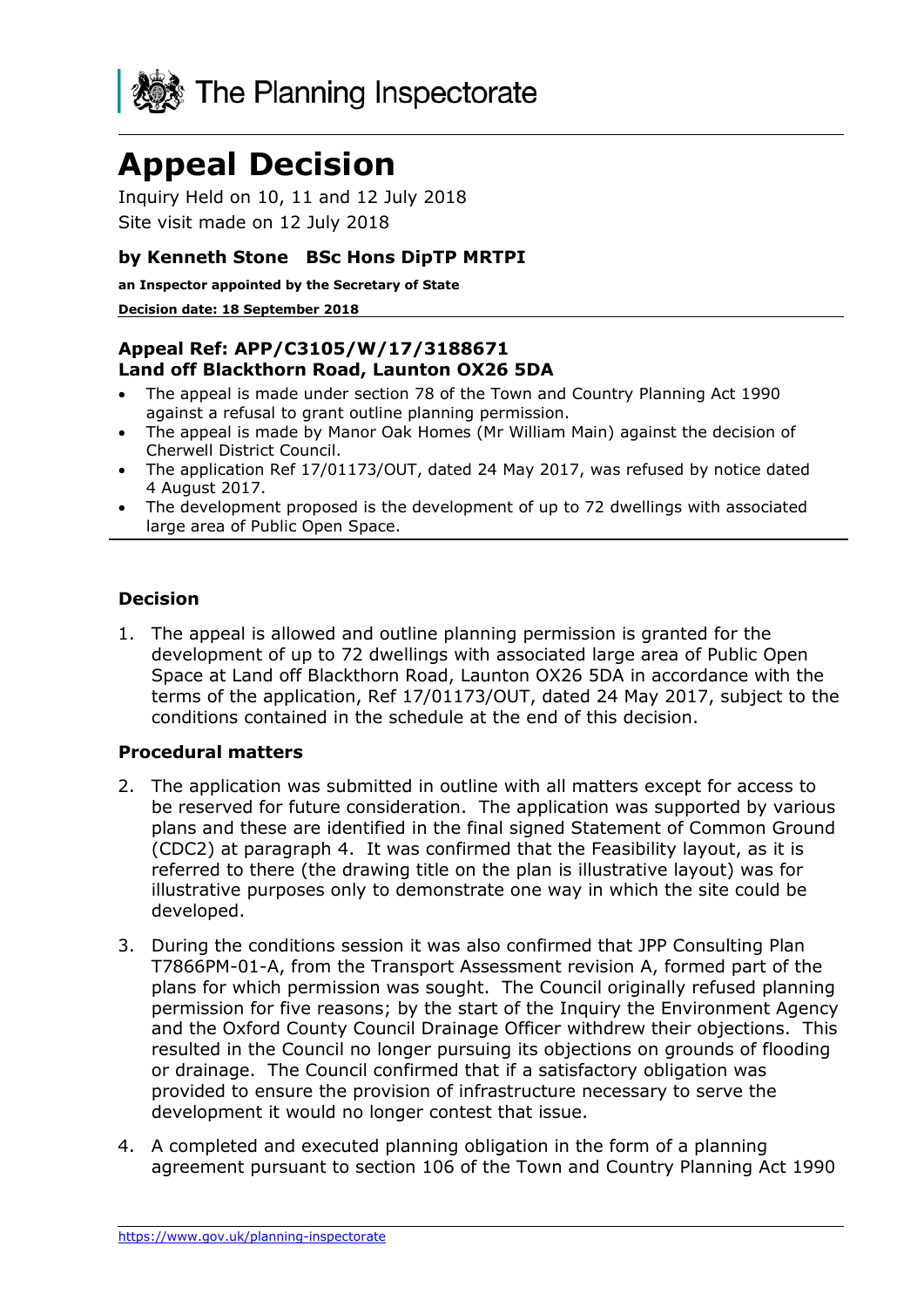was provided by the close of the Inquiry. I return to the planning obligations secured below.

- 5. The revised National Planning Policy Framework (the Framework) was published on 24 July 2018 and the parties were given the opportunity to comment on the relevance this will have on their case.
- 6. The Government published a Written Ministerial Statement in relation to Housing Land Supply in Oxfordshire. I have had regard to the Statement.

## **Main Issues**

- 7. The main issues are:
- Whether the location and scale of the proposed development would conflict with the development plan's strategy for the distribution of housing in the district; and
- The effect of the proposed development on the character and appearance of the settlement of Launton and the surrounding area.

## **Reasons**

- 8. The development plan for the area comprises the saved policies from the Cherwell Local Plan 1996 (CLP 1996) and the Cherwell Local Plan 2031 part 1 (CLP 2031 (part 1)).
- 9. The Council is in the process of a partial review of the CLP 2031 (part 1) to address the apportionment of Oxford's identified unmet need to the surrounding district Councils. The Council submitted the Local Plan Part 1 Partial Review (Oxford's Unmet Housing Need) to the Secretary of State on 5<sup>th</sup> March 2018. This has not been the subject of public scrutiny. Whilst the Council may have agreed the level of unmet need it is to receive from Oxford in terms of the proportionate apportionment in the context of this appeal the review carries only little weight at this point in time.
- 10. Reference is made in the CLP 2031 (part 1) to the Cherwell Local Plan 2031 part 2 (CLP 2031 (Part 2) however this appears to be in the very early stages of preparation with an issues consultation paper being published in January-March 2016. I have no evidence before me of any further progress on that plan and therefore I am of the view it carries very little weight in the determination of this appeal.

#### *Location and scale of development*

- 11. Underpinning the CLP 2031 (part 1) is a spatial strategy for Cherwell District which focusses the bulk of the proposed growth in and around Bicester and Banbury. It limits growth in the rural areas, directs it towards larger and more sustainable villages and aiming to strictly control development in open countryside.
- 12. Policy BSC1 identifies that 22,840 dwellings will be provided for between 2011 and 2031; distributed between Bicester, Banbury and the Rest of the District. A significant proportion of the 'rest of the district' figure relates to a strategic allocation at RAF Upper Heyford, the remainder distributed through the categorisation of Villages in Policy Villages 1: Village categorisation and Policy Villages 2: Distributing Growth Across the rural areas. The plan seeks to alter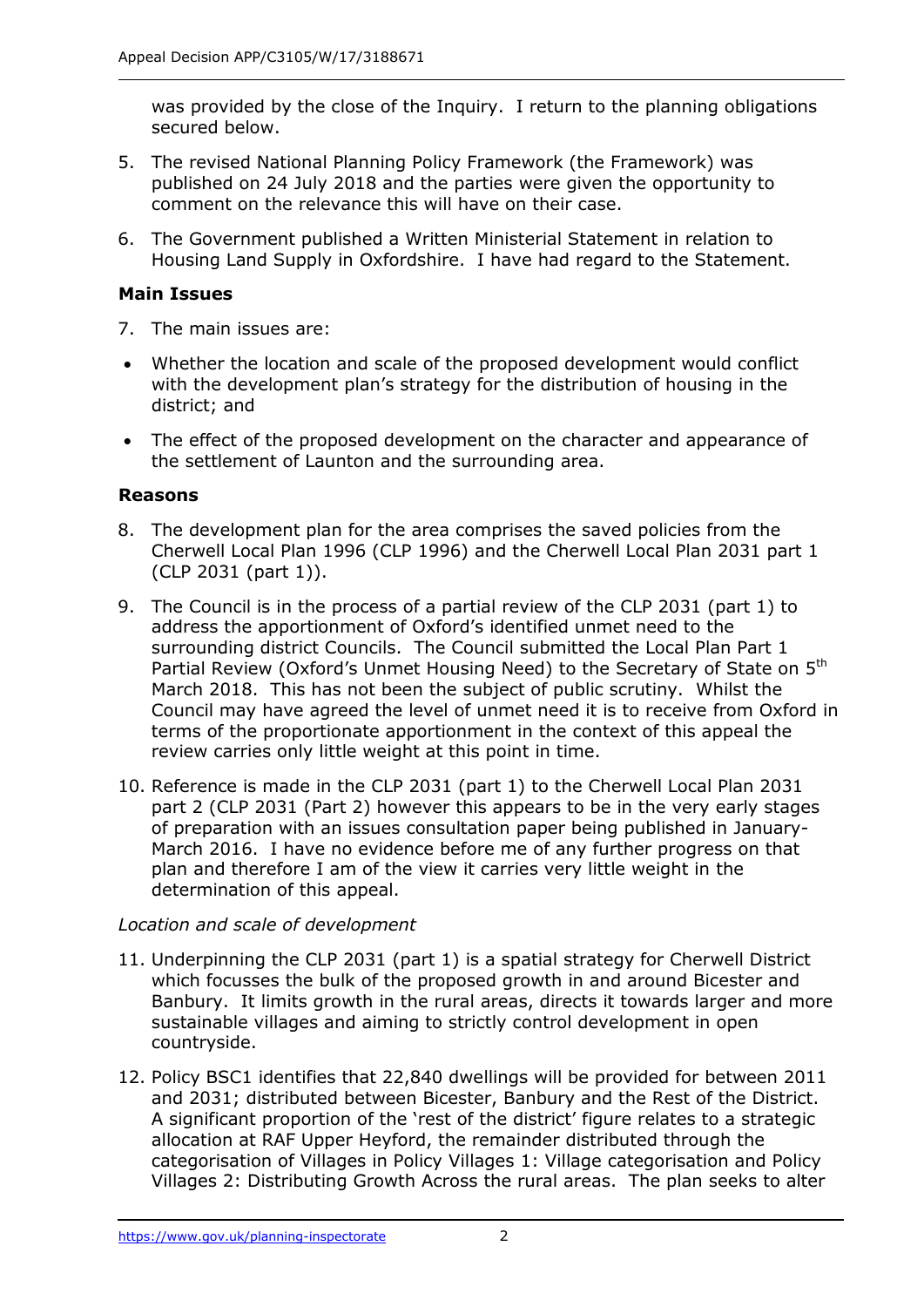the local pattern of recent housing growth, as a disproportionate percentage (almost half) has taken place in smaller settlements, adding to commuting by car and congestion on the road network at peak hours. The number of new homes outside the two main towns would be around a quarter of the overall plan total.

- 13. Launton is identified as a category A service village in Policy Villages 1. Policy Villages 2 confirms that over the plan period a total of 750 homes will be delivered at category A villages. There is no further distribution of delivery within the villages and there is no timeframe or trajectory for delivery associated with the overall figure. All parties accept that the headline figure is not a ceiling and that conflict would only arise if there was a material increase over and above the identified 750 dwellings. This is consistent with the Framework's approach to significantly boost the delivery of housing.
- 14. The 2017 Annual Monitoring Report for the district identifies that a total of 664 dwellings have been identified for meeting the Policy Villages 2 requirement. By March 2017 there had been 103 completions on those sites. The proposed development would make provision for up to a further 72 dwellings taking the total to 736 (664 + 72). The 750 figure in the policy would not be breached. Furthermore the 750 figure refers to dwellings delivered, of which to date there are only 103, substantially below the 750 figure. As a matter of fact allowing this appeal would not breach this aspect of Policy Villages 2, I return to the criteria based aspects below.
- 15. My attention is drawn to the dismissal of an appeal in  $2015<sup>1</sup>$  on the grounds that the provision of 95 homes in one location at that early stage of the local plan period would leave little scope for development in other category A villages either in terms of numbers or timing and would thus not be in accordance with the Plan's housing strategy. This was shortly after the plan had been adopted in 2014. Matters have moved on and information is available to consider whether performance across the rest of the district is meeting the aspiration of the strategy.
- 16. This proposition has been taken forward in more recent appeal decisions<sup>2</sup> however none of these have been the subject of the full scrutiny of Public Inquiry. Further, there are also significant site specific differences between those decisions and this appeal related to heritage concerns, sustainability and harm to character and appearance.
- 17. Whilst the level of planning permissions and resolutions to approve is approaching 750 the number of units built is still substantially below that figure. That equates to a delivery rate of some 34 units per annum based on the delivery since 2014. If that were continued the delivery would be too low to reach 750 in the plan period. The latest AMR figures demonstrate that completions and planning permissions outstanding in the two principle towns of Bicester and Banbury amount to in the region of two thirds of housing delivery. The remaining one third being delivery in the rural areas, a substantial proportion of which is at a strategic allocation location. This demonstrates that the overall intention of the strategy to deliver housing in the most sustainable locations of the main towns and strategic allocation and to limit development in the rural areas is succeeding. The proportion of housing being delivered at the

j <sup>1</sup> APP/C3105/W/14/3001612

<sup>2</sup> APP/C3105/W/16/3158925, App/C3105/W/17/3169168 and APP/C3105/W/17/3187461.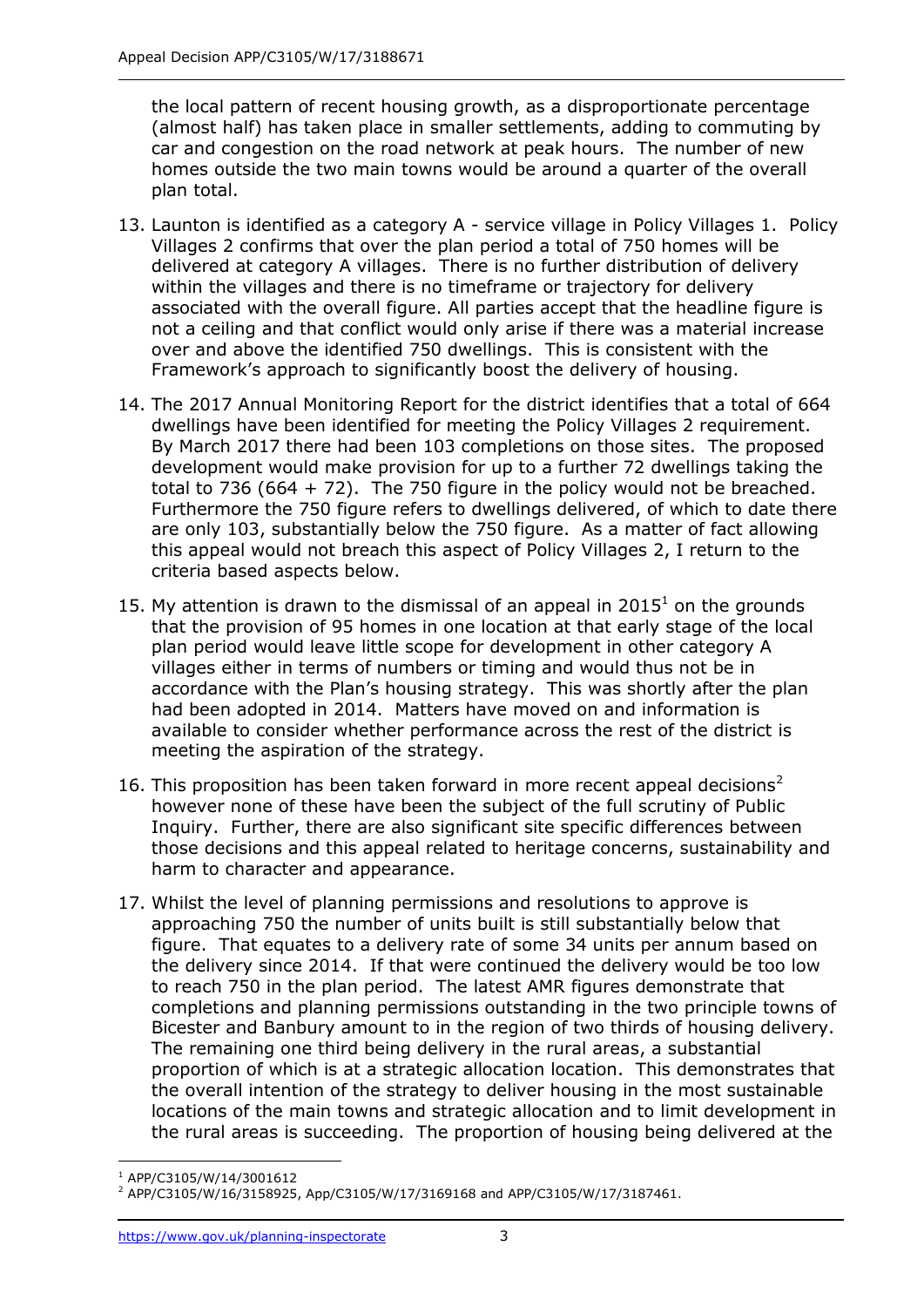smaller villages is significantly less than half of delivery as was identified as a main driver for the development of the strategy.

- 18. The 750 figure is not an upper limit and it would require a material exceedance to justify arriving at a conclusion the policy was being breached. Whilst the figure is moving towards the actual figure there is still some headroom available. Time has moved on and we are now further into the plan period, any permissions that are now granted will take time to produce the delivery of housing and therefore it is likely that the delivery of the units identified in this appeal would not arise until the plan was in the second half of its term. It is in my view no longer appropriate to characterise this as early in the plan period. The CLP 2031 (part 2) plan has the potential to review the implications of these policies or a formal review of the part 1 plan could come forward.
- 19. On the basis of the evidence before me I am satisfied that the proposed development would not lead to a breach of this aspect of Policy Villages 2 or the overall plan strategy.
- 20. In any event, there is evidence to demonstrate that housing delivery is strengthening. That it is focussing in the main towns of Bicester and Banbury and the strategic allocation and that the contribution from the more sustainable villages (category A villages) in the rural area to the overall delivery of housing is achieving the plans overall need in a manner consistent with the strategy. Whilst I accept that the delivery of all of the level of housing anticipated through Policy Villages 2 could reduce the flexibility later in the plan period I have been provided with no evidence that the granting of permission here would prevent development at a more sustainable location in another Category A village.
- 21. Indeed it is no part of the Council's case that Launton is not a sustainable village and does not have the services and facilities to meet the day to day needs of the future residents of the proposed development. The number of units proposed would not be excessive in relation to the services and facilities available in the village. The village contains a number of facilities including two pubs, a convenience store, farm shop, primary school, community hall and small business enterprises. It is categorised as a Category A village which are those villages in the district with the highest sustainability credentials in the rural area. The village is also well served by public transport. The additional demands placed on existing facilities would be addressed through the provision of the planning obligation. The scale of the development would not substantially detract from the character of the village as I conclude below. The increase in the number of new homes would not therefore result in materially harmful effects.
- 22. Any future developments at Category A villages in the future would need to be considered in the context of the circumstances pertaining at that time which would include, but not be limited to, matters such as whether the 750 figure had been materially exceeded, the specific needs for that development in relation to the village and the effect on the overall settlement strategy.
- 23. On the basis of the above conclusions I am satisfied that the location and scale of the proposed development would not conflict with the development plan's strategy for the distribution of housing in the district. The development would not conflict with policy BSC1, Policy Villages 1 or Policy Villages 2 and would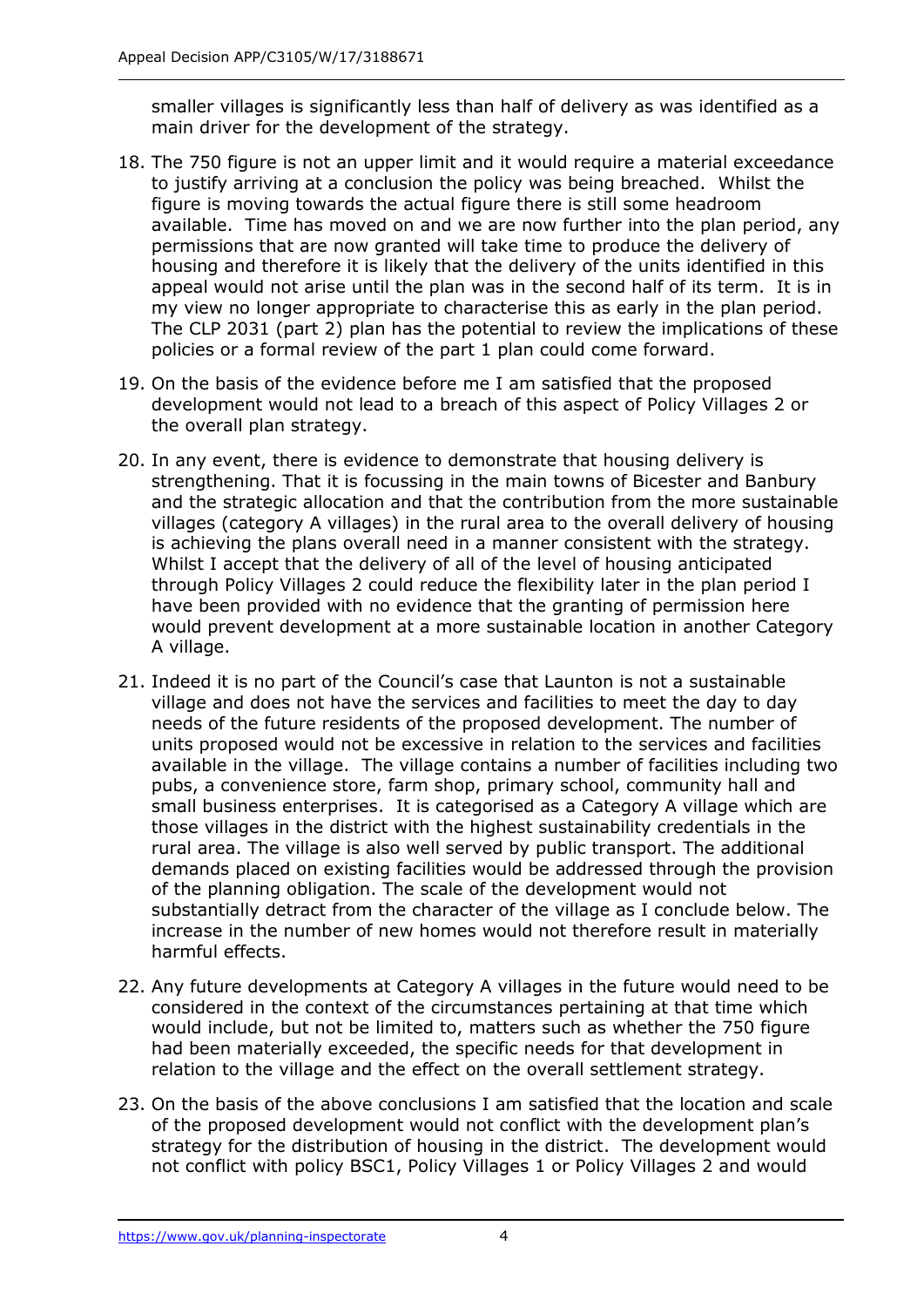not undermine the overall strategy of the development plan, with which it would comply.

#### *Character and appearance*

- 24. The Council's reason for refusal alleges that the application contained insufficient, information to enable it to assess the impact of the proposed development on its surroundings.
- 25. I have had regard to the advice in the Planning Practice Guidance with regard to Design and Access Statements (DAS) and to the two court cases<sup>3</sup> submitted in Closing by the appellant to address the concern of the adequacy of the DAS. Given that the application is in outline with all matters reserved, other than access, much of the detailed layout, design and appearance are matters more properly considered at reserved matters stage. With the application before me the focus is on whether the scale and quantum of development could be satisfactorily accommodated on the site. As the PPG advises DASs are concise reports to provide a framework for applicants to explain how the proposed development is a suitable response to the site.
- 26. The PPG goes on to advise that the DAS must explain the design principles and concepts and demonstrate the steps taken to appraise the context and how the design takes that context into account. There is no prescriptive formulaic sequencing or ordering of steps that are to be undertaken or how these are to be ordered or reported in the final report. Given the outline nature of the application I am satisfied that there is sufficient depth and detail of analysis of the site and context and how the scheme has taken these matters on board in reaching its proposed outcome. The illustrative master plan is also just that, illustrative as one way in which the scheme could come forward, and is not set in stone.
- 27. The Council's witness Mr Stock confirmed under cross examination that he accepted that there was sufficient information before the Inquiry to enable me to make a proper assessment of these matters. I am satisfied that the amended DAS, the proofs of evidence of the various witnesses, the additional information submitted during the Inquiry including APP 8, along with my visits to the site and surrounding area enable me to come to an informed conclusion on the effect of the development on the character and appearance of the surrounding area.
- 28. Launton is a category A larger village in the rural area of the district. Its historic form was based on a linear settlement pattern focused predominantly along Station Road and West End There was some consolidation of built form around the cross roads created by Blackthorn Road and Bicester Road. There remain a number of historic buildings fronting primarily onto Station Road and West End with a scattering along Bicester Road and a number at the junction of Blackthorn Road and Station Road. The historic core and buildings are identifiable and visible along the main roads and it is from these vantage points that the visual contribution the historic buildings make is most readily apparent. To the north and west Launton has significantly increased in density, depth of development and form which readily detaches the historic linear form

j <sup>3</sup> Two High Court Decisions: Michael Jonathan Parker v Secretary of State for Communities and Local Government and Rother District Council and Peter bull [2009] EWHC 2330 (Admin). & [2011] EWHC 2325 (Admin) the Queen on the application of Bizzy B Management company Limited v Stockton–on-Tees Borough Council v Python Properties (A Firm).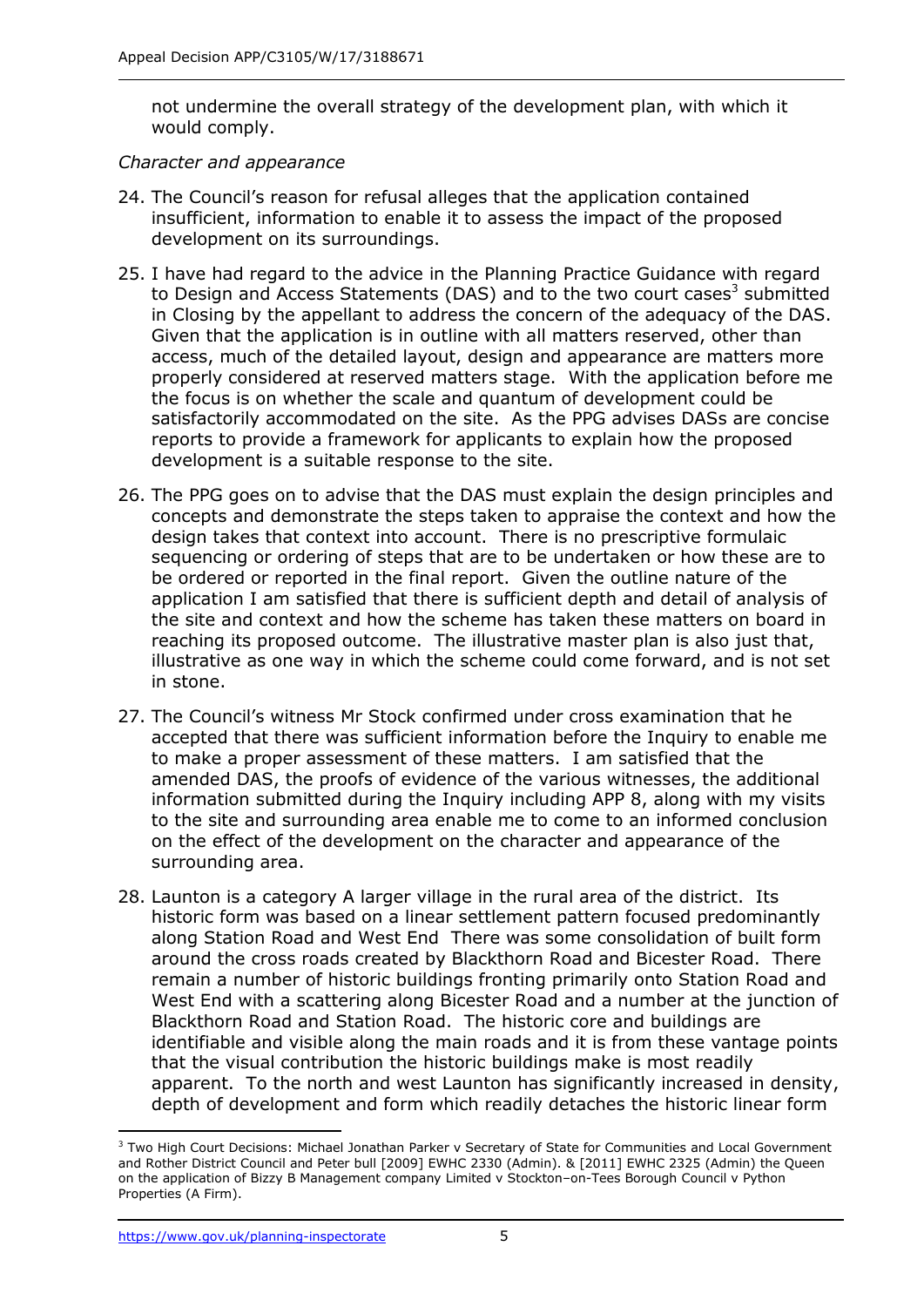of the village from the countryside and surrounding fields. Similarly to the south much of the physical relationship to the rural hinterland has been interrupted with more modern development.

- 29. The appeal site is located to the east and south of Station Road. The site is open fields. However the site is not readily appreciated or viewed from Station Road and there are limited views when the historic core and field pattern surrounding the village would be read in the same views. There have been some modern developments to the rear of these properties in Station Road including at The Green which further detaches the rural fields from the historic core of the settlement.
- 30. Approaching the village from the south along Blackthorn Road there is modern development on one side of the road up to the point where the entrance feature demarking the entrance to the village is located. On the opposite side of the road the land is also developed, in the form of a pumping station and water works. The proposed development would abut the built development of the edge of the village and provide for a significant area of retained open space. The site is reasonably well screened from the wider countryside, with significant areas of tree planting and hedge boundaries. In this regard I am satisfied that, designed with care, the proposed development would not be unduly assertive or excessively intrusive such that it would undermine the intrinsic character and beauty of the countryside at this location. A suitable layout arrangement could address Blackthorn Road in a manner consistent with the existing development fronting the road. The development would not, in my view, result in the appearance that the village boundary had appreciably extended into the open countryside as the development would be within the village entrance demarcation and would be well contained by landscape features.
- 31. The development is proposed with a single point of access. It would therefore be a cul-de-sac of some 72 units. The illustrative layout suggests this would be with a principle spine with roads off it. I saw a number of Culs-de-sac in the village. Whilst none contained as many dwellings as that proposed in this scheme, there were a number with a similar pattern (single point of entry and accesses off a central spine) and a comparable size, eg at Sherwood Close (57 properties) and Skinner Road and Ancil Avenue (46 properties). I do not consider that the scale of development would inevitably lead to an excessively complex road layout.
- 32. It is no part of the Council's case that the setting of individual listed buildings would be affected by the proposed development. Further, the Council does not object to the effect of the development on landscape character. The design and appearance of the buildings, the materials to be used, the layout of the scheme are all matters that would be considered at the reserved matters application. I have neither seen nor heard anything to suggest that a competent architect could not design a scheme that would be in keeping with its surroundings.
- 33. I am satisfied that the provision of a Cul-de-sac including development fronting Blackthorn Road could be made to reflect the character and appearance of the surrounding area and the village. There would be change, that is not in dispute; a field would be developed for housing but that would not in my view result in material harm to the character and appearance of the village. There is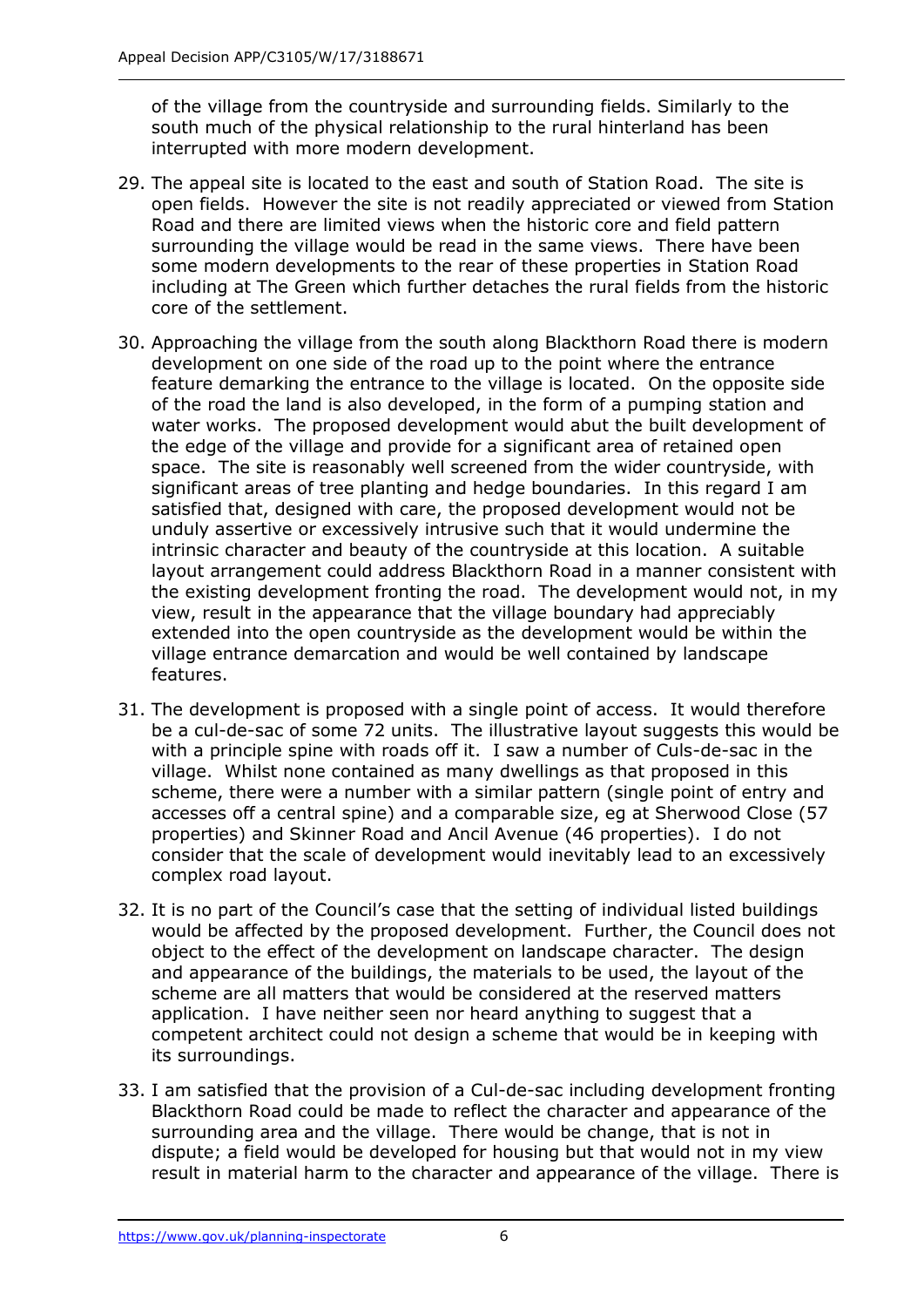no identified landscape harm and any residual impact can be addressed by condition, the reserved matters can ensure the design and appearance of the scheme is compatible with and reflects local distinctiveness.

34. For the reasons given above I conclude that the proposed development would not harm the character and appearance of the settlement of Launton and the surrounding area. Consequently the proposal would not conflict with policies ESD15 of Policy Villages 2 in the CLP 2031 (part 1) or policies C28 and C30 in the CLP 1996. The development would therefore comply with the development plan in these regards.

## **Planning Obligations**

- 35. The appellant has provided a planning obligation in the form of a deed of agreement under section 106 of the Town and Country Planning Act 1990, Section 111 of the Local government Act 1972 and section 1 of the Localism Act 2011.
- 36. Overall the Obligations of the agreement are related to requirements of development plan policies and are all necessary to make the development acceptable in planning terms. They are all, furthermore, directly related to the development, are fairly and reasonably related in scale and kind to the development, and are in place to mitigate the effects of the development where appropriate. The planning obligations therefore comply with the tests set out in the Framework, the advice in the National Planning Practice Guidance and with Regulation 122 of the CIL Regulations 2010 (CIL). There is no conflict with CIL Regulation 123(3).

## **Other matters**

- 37. At the outset of the Inquiry in my opening I identified whether the Council can demonstrate a five year supply of deliverable housing sites as a main issue to address. I dealt with housing land supply as a discreet topic and conducted this as a hearing style discussion session. I have taken account of the latest Written Ministerial Statement in relation to Housing Land Supply in Oxfordshire. However, given my conclusions in respect of the main issues above, if I accept the Council's position on its Housing Land Supply, my overall conclusion would be that the proposals accord with an up-to-date development plan. They would therefore benefit from the presumption in favour of sustainable development under paragraph 11 c of the Framework. This overall conclusion would not change taking on board the governments WMS on Housing Land Supply in Oxfordshire. It is therefore not a matter on which my decision turns.
- 38. The proposed development would provide for market housing and affordable housing. The positive contribution to the supply and delivery of housing in the district given the Government's objective of significantly boosting the supply of homes (Framework paragraph 59) is a benefit of significant weight. The District has identified it has a high need for affordable housing. Securing the provision of affordable housing, through the planning obligation, therefore is also a significant positive benefit of the scheme.
- 39. The appeal scheme identifies a significant area of public open space the scheme would include details to enhance the biodiversity and conservation target area landscape qualities in the area. In this regard this would assist in fulfilling policy ESD11 and a minor benefit is derived from the scheme as a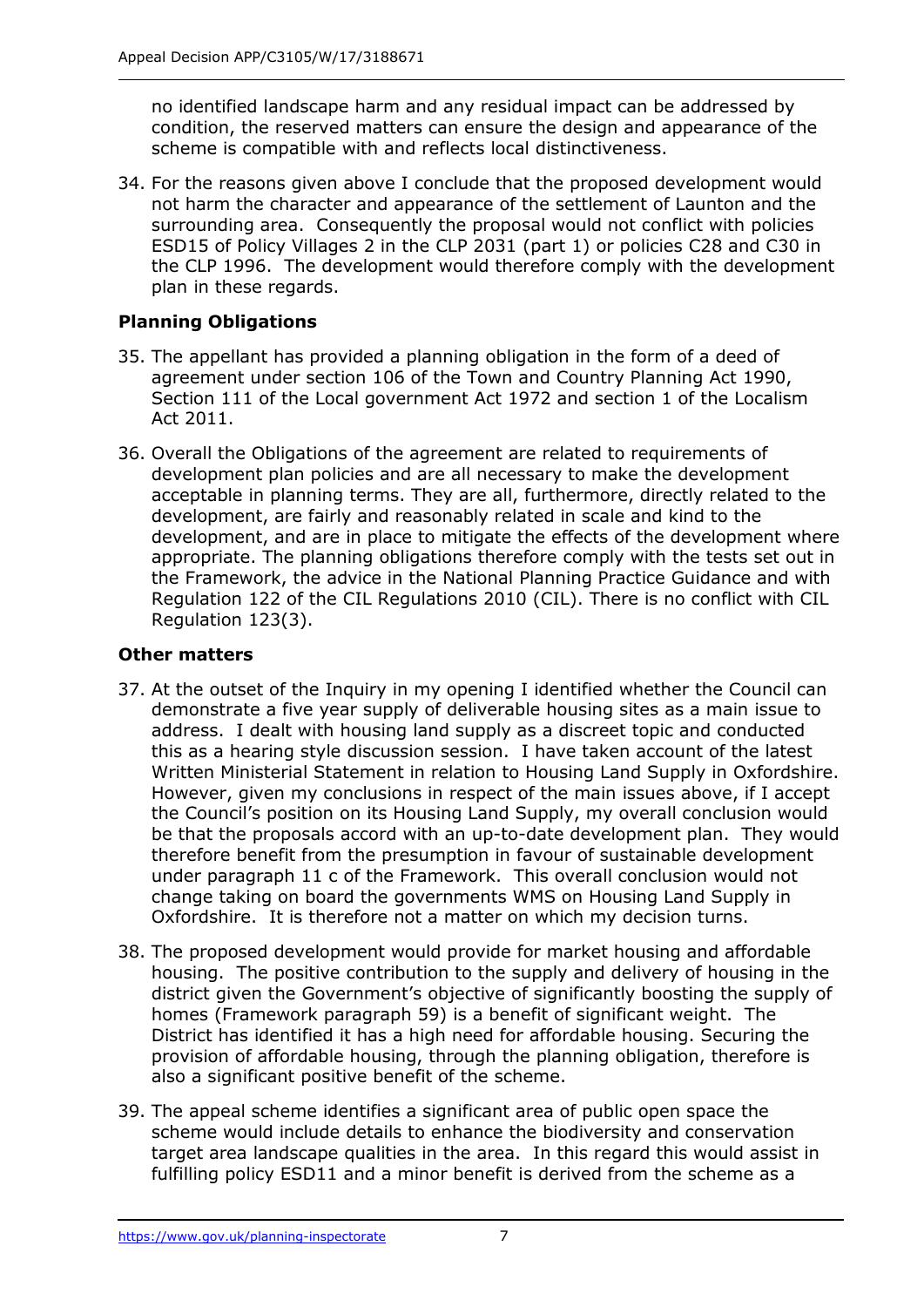result of the enhancements to biodiversity that could be secured through the development of the site.

40. The additional traffic generated by the proposed development would not result in material harm to highway safety. There is no objection from the Highway Authority and the design of the access has been accepted on the basis of the information submitted. There was no evidence to demonstrate that there would be significant inconvenience or hazard that would be caused by the proposed access location or the additional traffic that would pass through the cross roads in the centre of the village.

## **Conditions**

- 41. A list of draft conditions was provided by the Council (CDC1) and updated during the Inquiry (CDC 6). I have considered the conditions in the context of the advice in the Planning Practice Guidance and the model conditions set out in the annex (which remains extant) to the otherwise now cancelled Circular 11/95, the use of conditions in Planning Permissions. A number of the suggested conditions are in effect informative or advisory indicating the content of future submissions under the reserved matters, or cover matters that fall squarely within the ambit of the reserved matters. Unless it is necessary to restrict the discretion of both applicant and local planning authority at this outline stage, I have not imposed such conditions, as the submission of details/ reserved matters would be the subject of evaluation.
- 42. Conditions 1 to 3 are the standard outline conditions and there is no reason to vary these other than removing access as a reserved matter as that was the basis of the application. Conditions 4 through to 8 address matters related to access, parking and travel. They are required to ensure the development is satisfactorily accessed and that suitable parking provision (both car and cycle) is provided and maintained on site and to ensure that the site is accessible by a range of modes of transport.
- 43. Conditions 9 through to 11 are required to ensure that the development is safe from flooding and does not result in an increased risk of flooding elsewhere. Launton is not connected to mains gas. Conditions 12 and 13 are required to avoid an excessive proliferation of above ground fuel tanks that could compromise the design and appearance of the final development. It could be argued that this could be left to the reserved matters but it is an important design principle and the imposition of such a condition now will ensure this matter is properly addressed at an early point in the consideration of the design of the detailed scheme.
- 44. Condition 14 will ensure that adequate regard is paid to the potential for buried remains and condition 15 ensures that appropriate consideration is given to securing the biodiversity enhancements and on the basis of policy ESD11. A Construction Environment and Management Plan (condition 16) is required to ensure the site is safely accessed during development, to safeguard the living conditions of surrounding residents and to ensure the development is carried out in a neighbourly manner. The site includes previously developed land and conditions 18 through to 21 address the potential for the site to be contaminated and the necessary steps to be undertaken in the event contamination is encountered. Condition 22 requires the removal of an existing residential dwelling unit to ensure the satisfactory completion of the proposed development.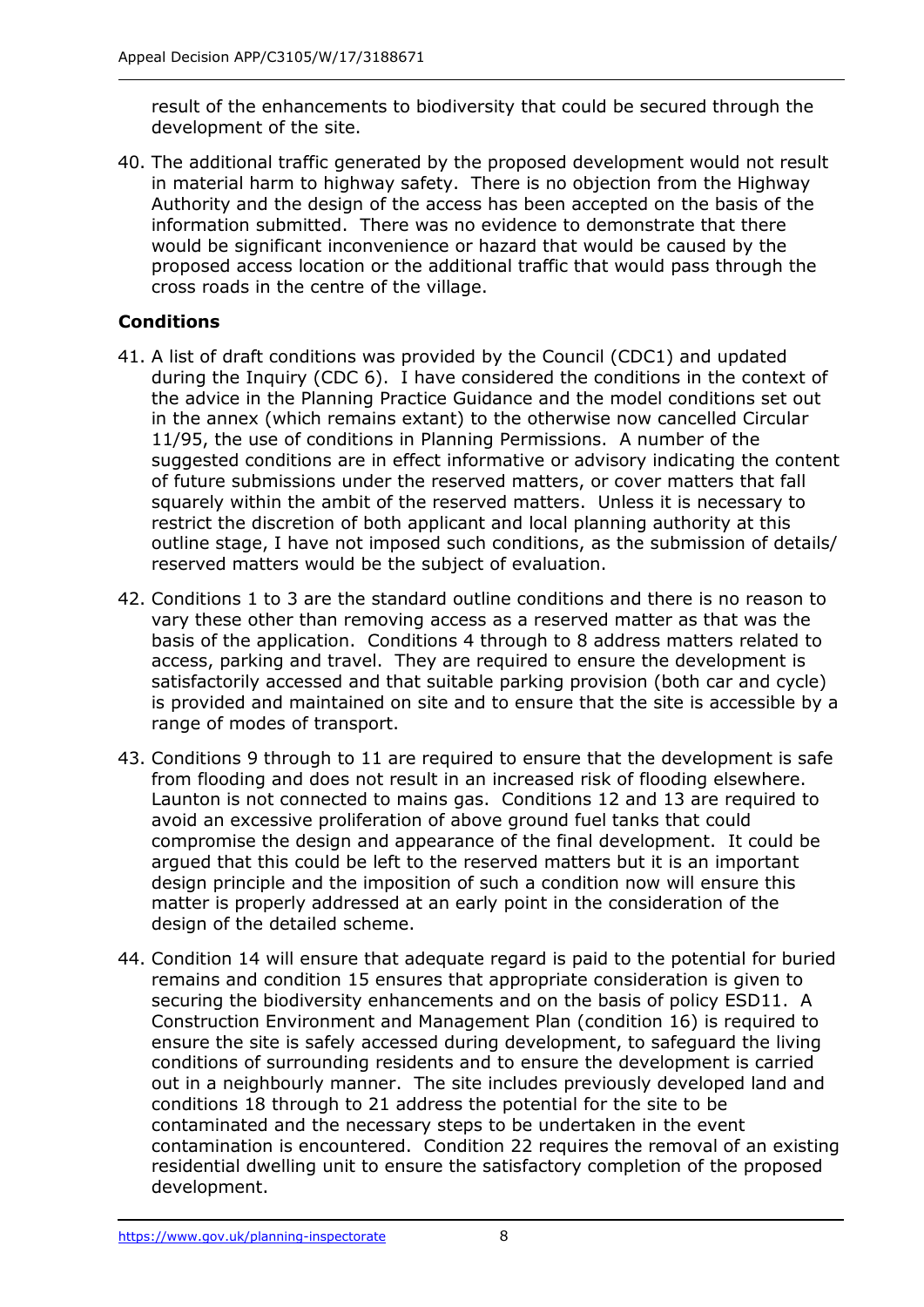45. Conditions 4, 10, 11, 12, 14, 15, 16, 17, 18, 19 and 22 are 'precommencement' form conditions, or include such elements, and require certain actions before the commencement of development. In all cases the matters they address are of an importance or effect and need to be resolved before construction begins.

## **Overall conclusions**

- 46. I have concluded that the proposed development would accord with the strategy and objectives of the CLP 2031 (part1) and that there would be no conflict with policies BSC1 or Policy Villages 1 or Policy Villages 2 in that plan in respect of the scale and location of the development. Moreover, I have concluded that there would be no material harm to the character and appearance of the village or the surrounding area and therefore no conflict with policy Villages 2 or ESD15 in the CLP 2031 (Part 1) or policies C28 and C30 in the CLP 1996. On this basis I conclude that the proposed development would be in accordance with the development plan as a whole and as such would amount to sustainable development in the context of paragraph 11 of the Framework for which there is a presumption in favour of.
- 47. Section 38(6) of The Planning and Compulsory Purchase Act 2004 requires that planning permission must be determined in accordance with the development plan unless material considerations indicate otherwise.
- 48. Even if I were to accept the Council's position in terms of its five year housing land supply, that there was a 5.4 year supply, that would not alter my conclusions in respect of the development plan, the presumption in favour of development or the section 38(6) position. The issue of housing land supply therefore is not determinant in this appeal.
- 49. The proposal accords with the development plan and there are no other material considerations that indicate a decision otherwise would be appropriate. The scheme benefits from the presumption in favour of development as set out in the Framework. I therefore will grant planning permission without delay.
- 50. With the imposition of the above mentioned conditions and for the reasons given above, I conclude that the appeal should be allowed.

*Kenneth Stone*

INSPECTOR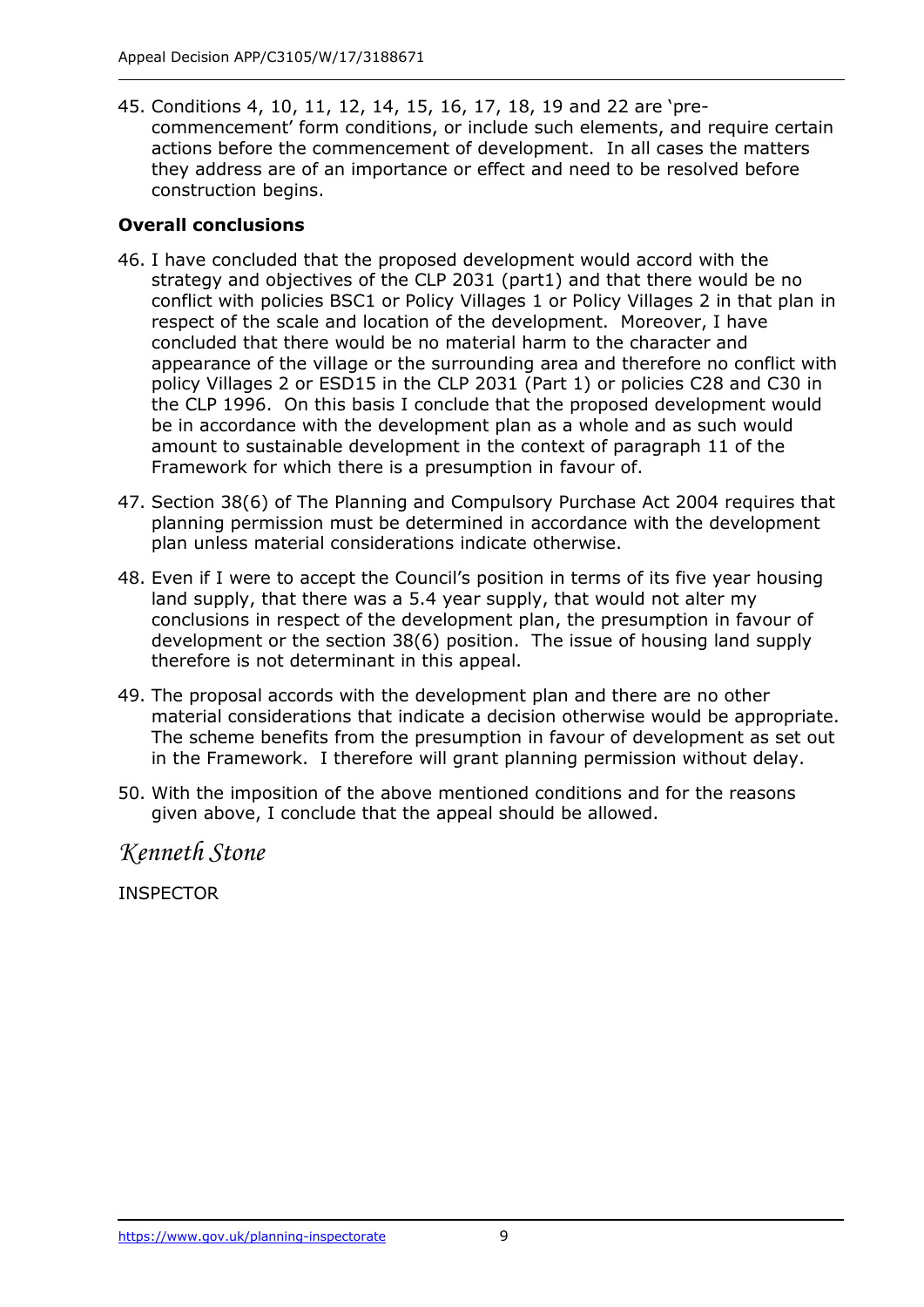## **APPEARANCES**

#### FOR THE LOCAL PLANNING AUTHORITY:

| <b>Gwion Lewis</b>                     |                                                              | Counsel, instructed by Amy Jones, Solicitor<br><b>Cherwell District Council</b> |
|----------------------------------------|--------------------------------------------------------------|---------------------------------------------------------------------------------|
|                                        | He called                                                    |                                                                                 |
|                                        | Yuen Wong BA(Hons)<br><b>MA MRTPI</b>                        | Principal Planning Policy Officer Cherwell District<br>Council                  |
|                                        | <b>Nathaneal Stock</b><br>BA(Hons) DipTP MRTPI               | Team Leader General Developments Team<br><b>Cherwell District Council</b>       |
|                                        | FOR THE APPELLANT:                                           |                                                                                 |
| <b>Paul Tucker</b><br>(and Sarah Reid) |                                                              | Queens Counsel, instructed by Huw Mellor                                        |
|                                        | He called                                                    |                                                                                 |
|                                        | Huw Mellor BA(Hons)<br><b>MRTPI</b>                          | Partner Carter Jonas LLP.                                                       |
|                                        | Ashley Thompson<br>BA(Hons) PGDip ARCH<br><b>MA ARB RIBA</b> | Director ATA (Architecture) Ltd.                                                |
|                                        | Jacqueline Mulliner<br>BA(Hons) BTP(Dist)<br><b>MRTPI</b>    | Director and Head of National Planning Terence<br>O'Rourke Ltd.                 |
|                                        | <b>INTERESTED PERSONS:</b>                                   |                                                                                 |
| Mr Robert Armstrong                    |                                                              | Local Resident                                                                  |

#### **DOCUMENTS SUBMITTED BY CHERWELL DISTRICT COUNCIL (CDC)**

- CDC1 Draft List of suggested conditions
- CDC2 Signed copy of the Statement of Common Ground
- CDC3 Opening submissions on behalf of the Council
- CDC4 Extract of Planning Supporting Statement by Barwood Strategic Land II LLP in respect of Land West of Bloxham Road, Banbury
- CDC5 Home extensions and Alterations Design Guide for Householder Applications March 2007 Cherwell District Council
- CDC6 Updated Draft list of suggested conditions
- CDC7 Update from Oxford County Council on its submissions in respect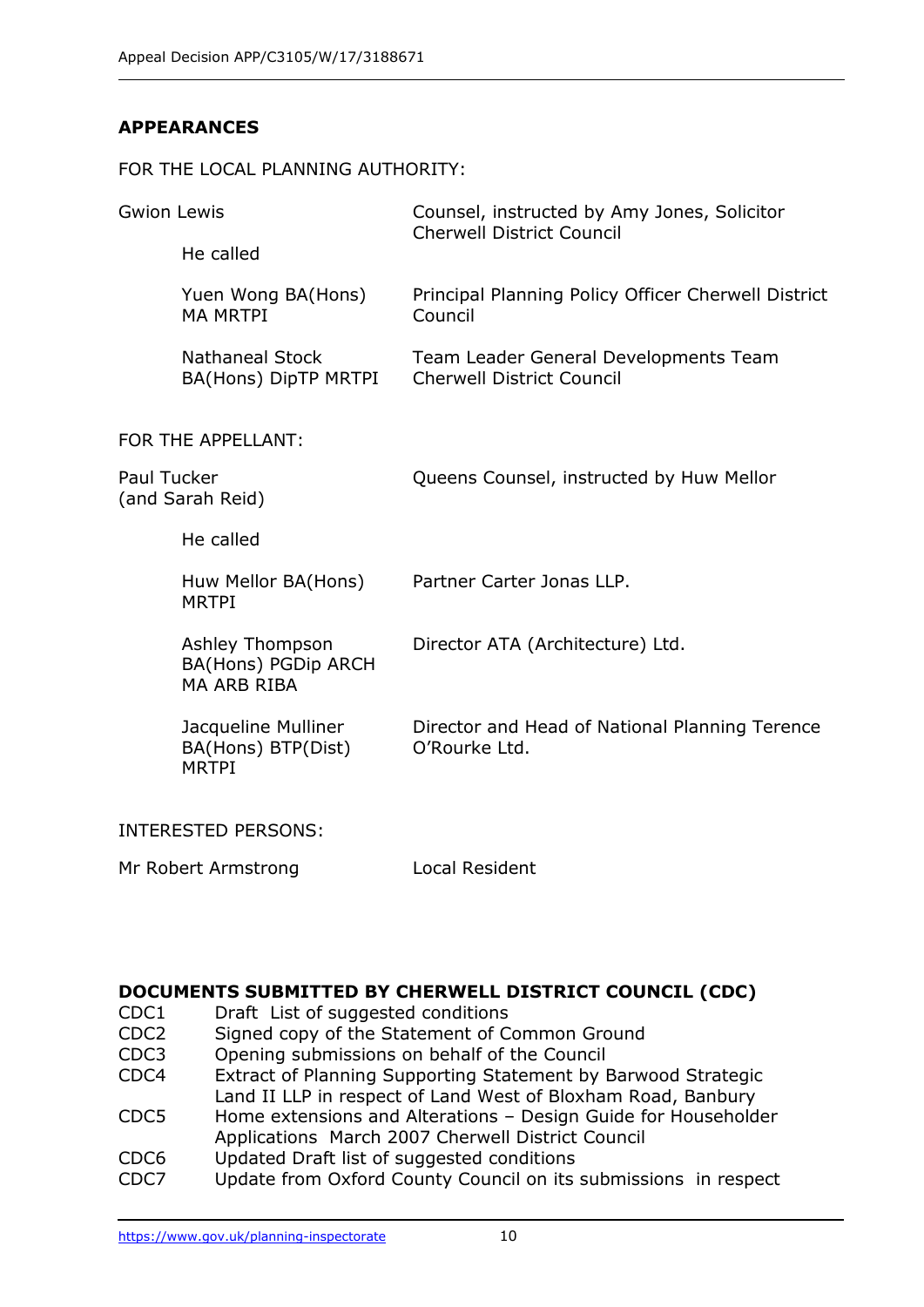of Planning Obligations and compliance with Regulation 123 of the Community Infrastructure Levy (CIL) Regulations 2010.

- CDC8 Copy of Developer Contributions Supplementary Planning Document (SPD) February 2018 published by Cherwell District Council.
- CDC9 Closing submissions on behalf of Cherwell District Council

## **DOCUMENTS SUBMITTED BY the APPELLANT (APP) – MANOR OAK HOMES**

- APP1 List of appearances for the appellant
- APP2 Unsigned final draft of the Statement of Common Ground
- APP3 Draft of Final version of the Planning Obligation agreement
- APP4 Schedule of developer responses to the 2017 AMR comprehensive review of sites (on disputed sites only)
- APP5 Pack containing details of consultation on amended illustrative amended plan carried out by the appellant.
- APP6 Revised Flood Risk Assessment (Revision E: June 2018 R-FRA-T7866PM-01-E) by JPP Consulting.
- APP7 Opening submissions on behalf of the appellant
- APP8 Aerial photograph with existing Culs-de-sac and dwelling numbers identified.
- APP9 Extract from Planning Policy Guidance on Design and Access Statements.
- APP10 Letter from one of the site owners to confirm the tenancy arrangements related to the existing 'caravan' on site.
- APP11 Certified copy of the planning obligation by deed of agreement
- APP12 Closing submissions on behalf of the appellant (including two attachments of cited court cases).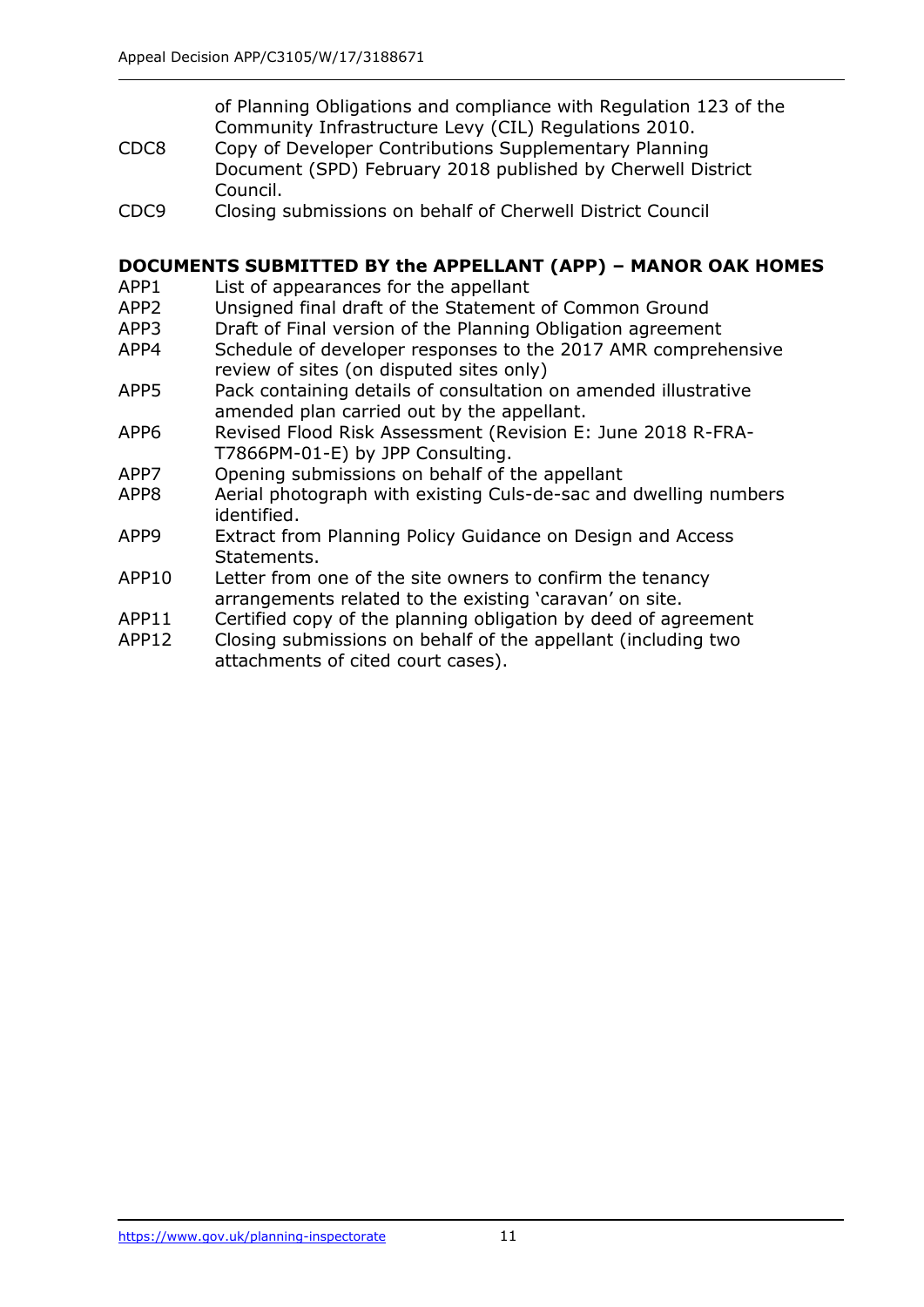## **Schedule of conditions for appeal APP/C3105/W/17/3188671**

- 1) Details of the appearance, landscaping, layout, and scale, (hereinafter called "the reserved matters") shall be submitted to and approved in writing by the local planning authority before any development takes place and the development shall be carried out as approved.
- 2) Application for approval of the reserved matters shall be made to the local planning authority not later than 3 years from the date of this permission.
- 3) The development hereby permitted shall take place not later than 2 years from the date of approval of the last of the reserved matters to be approved.
- 4) Prior to the commencement of the development hereby approved, full details of both means of access between the land and the highway, including, position, layout, construction, drainage and vision splays shall be submitted to and approved in writing by the Local Planning Authority.

The means of access shall also include:

- lengths of footway on the north side of Blackthorn Road in either direction from the site access
- two uncontrolled crossing points
- alterations to the existing traffic calming and village entry treatment

Thereafter and prior to the first occupation of the development, the means of access shall be constructed and retained in accordance with the approved details.

- 5) No dwelling shall be occupied until car parking space(s) to serve that dwelling have been provided according to details that have been submitted to and agreed in writing by the Local Planning Authority. All car parking shall be retained unobstructed except for the parking and manoeuvring of vehicles at all times thereafter.
- 6) No dwelling shall be occupied until cycle parking space(s) to serve that dwelling have been provided according to details that have been submitted to and agreed in writing by the Local Planning Authority. All cycle parking shall be retained unobstructed except for the parking of cycles at all times thereafter.
- 7) Prior to occupation of the first dwelling hereby approved, a Residential Travel Plan Statement shall be submitted to and approved in writing by the Local Planning Authority. Thereafter the Travel Plan shall be operated and reviewed in accordance with details to be included in the agreed Travel Plan Statement.
- 8) Travel Information Packs, the details of which are to be submitted to and approved in writing by the Local Planning Authority prior to first occupation of the development, shall be provided to every resident on first occupation of each dwelling.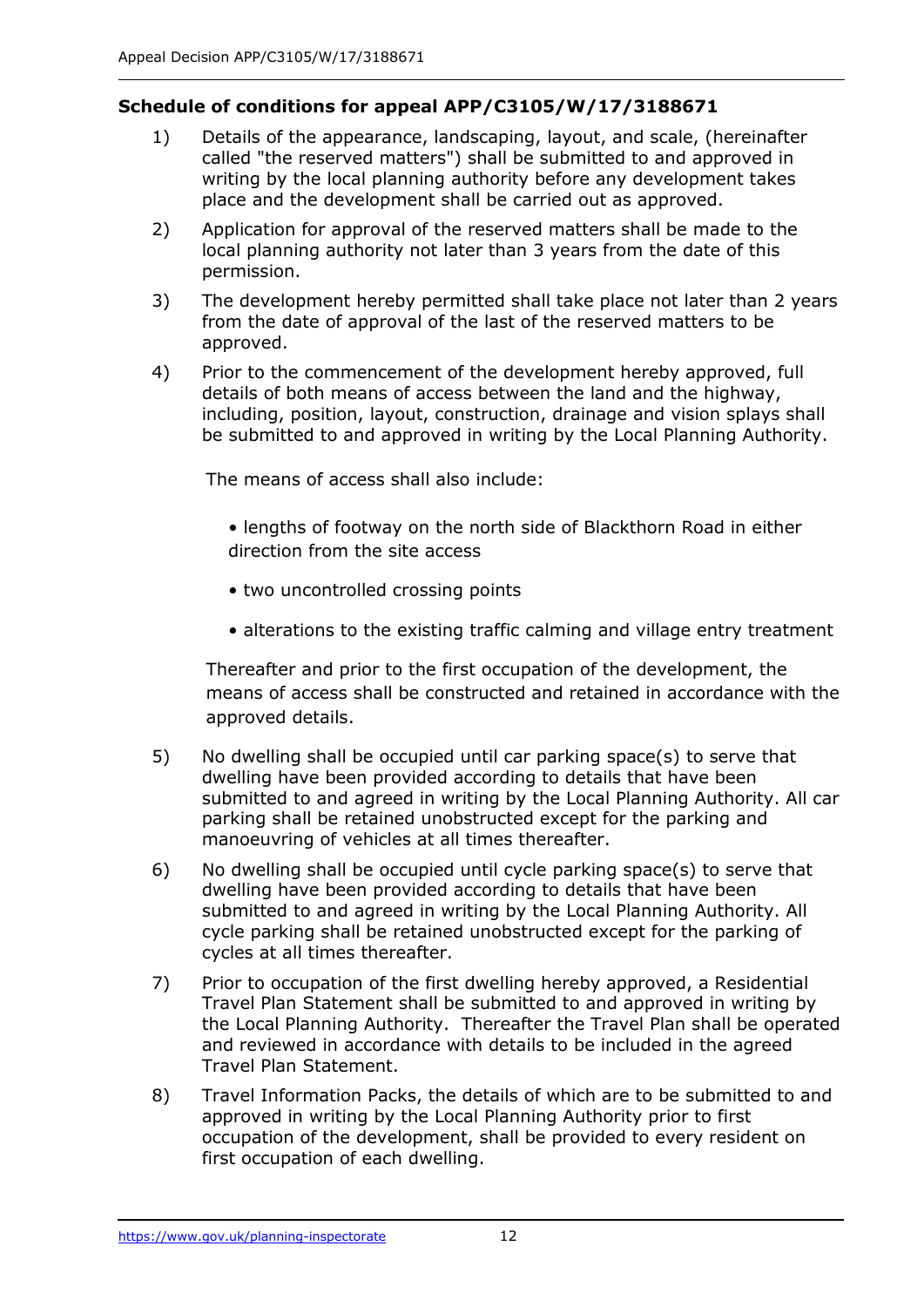- 9) The development permitted by this planning permission shall be carried out in accordance with the Flood Risk Assessment (FRA) Proposed Residential Development, Land off Blackthorn Road, Launton, Bicester, Oxfordshire by JPP Consulting Civil and Structural Engineers, Revision E, June 2018 R-FRA-T7866PM-01-E and the following mitigation measures detailed within the FRA:
	- There shall be no built development within the 1% annual probability (1 in 100) flood extent with 35% allowance for climate change; and
	- Finished floor levels will be located a minimum of 150mm above the predicted flood level.

The mitigation measures shall be fully implemented prior to occupation of the dwellings to which they relate and in accordance with the timing/phasing arrangements embodied within the scheme.

10) No development shall take place until a scheme for the provision and management of a minimum 10m buffer zone alongside the Launton Brook shall be submitted to and agreed in writing by the local planning authority. The development shall be carried out in accordance with the approved scheme. The buffer zone covered by the scheme shall be free from built development (including lighting), domestic gardens, footpaths and formal landscaping.

The scheme shall include:

- Plans showing the extent and layout of the buffer zone;
- Details of any proposed planting scheme (for example native species);
- Details of the timing and implementation of the scheme;
- Details demonstrating how the buffer zone will be protected during development and maintained over the longer term including proposed financing, the body responsible for management and production of a detailed management plan.
- 11) Prior to the commencement of the development hereby approved, a surface water drainage scheme for the site shall be submitted to and approved in writing by the Local Planning Authority. The scheme shall be based on sustainable drainage principles and an assessment of the hydrological and hydro-geological context of the development. . The scheme shall also include:
	- Discharge Rates
	- Discharge Volumes
	- Maintenance and management of SUDs
	- Sizing of features attenuation volume
	- Infiltration tests to be undertaken in accordance with BRE365
	- Detailed drainage layout with pipe numbers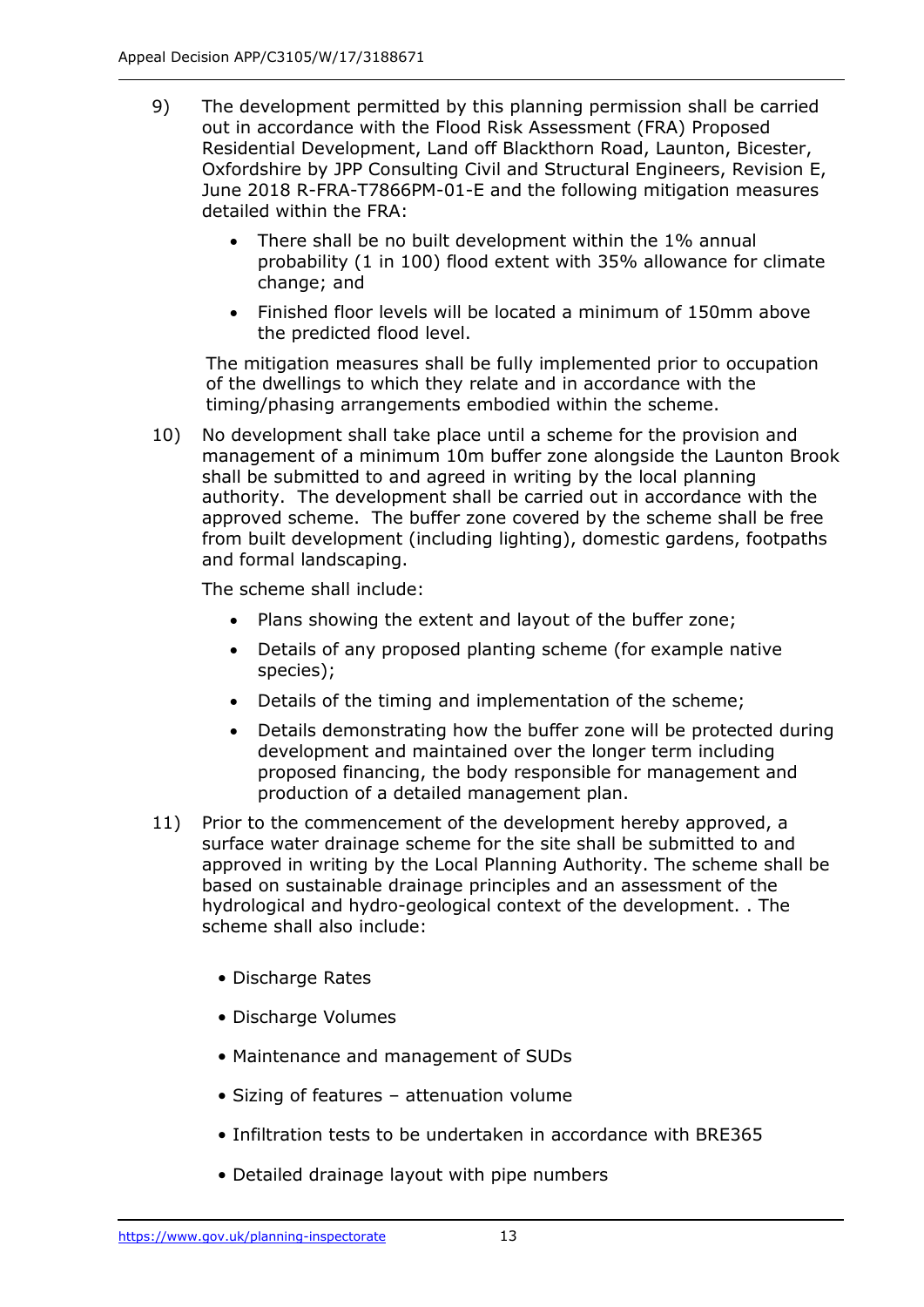- SUDS (list the suds features mentioned within the FRA to ensure they are carried forward into the detailed drainage strategy)
- Network drainage calculations
- Phasing plans
- Flood routes in exceedance (to include provision of a flood exceedance route plan).

The scheme shall be implemented in accordance with the approved details

- 12) Prior to the commencement of development details of the services and energy infrastructure shall be submitted to and approved in writing by the local planning authority. The development shall be carried out in accordance with the approved details prior to the occupation of any dwelling hereby permitted.
- 13) Notwithstanding any provisions contained within the Town and Country Planning (General Permitted Development Order) 2015 (and any Order or Statutory Instrument amending, revoking or re-enacting that order), No above ground fuel tanks to serve the proposed development shall be provided unless with the prior written approval of the local planning authority.
- 14) An archaeological investigation shall be completed in accordance with a Written Scheme of Investigation which shall first be submitted to and approved in writing by the Local Planning Authority prior to any demolition on the site and the commencement of the development.
- 15) Prior to the commencement of the development hereby approved, including any demolition, and any works of site clearance, a method statement for enhancing Biodiversity on site shall be submitted to and approved in writing by the Local Planning Authority. Thereafter, the biodiversity enhancement measures shall be carried out and retained in accordance with the approved details.
- 16) Prior to the commencement of the development, a Construction Environment and Traffic Management Plan (CEMP), which shall include details of the measures to be taken to ensure construction works do not adversely affect residential properties adjacent to or surrounding the site together shall be submitted to and approved in writing by the Local Planning Authority. The CEMP will include a commitment to deliveries only arriving at or leaving the site between 0930 and 1630. Thereafter the development shall be carried out in accordance with the approved CEMP.
- 17) Prior to the commencement of the development hereby permitted a desk study and site walk over to identify all potential contaminative uses on site, and to inform the conceptual site model shall be carried out by a competent person and in accordance with DEFRA and the Environment Agency's 'Model Procedures for the Management of Land Contamination, CLR 11' and shall be submitted to and approved in writing by the Local Planning Authority. No development shall take place until the Local